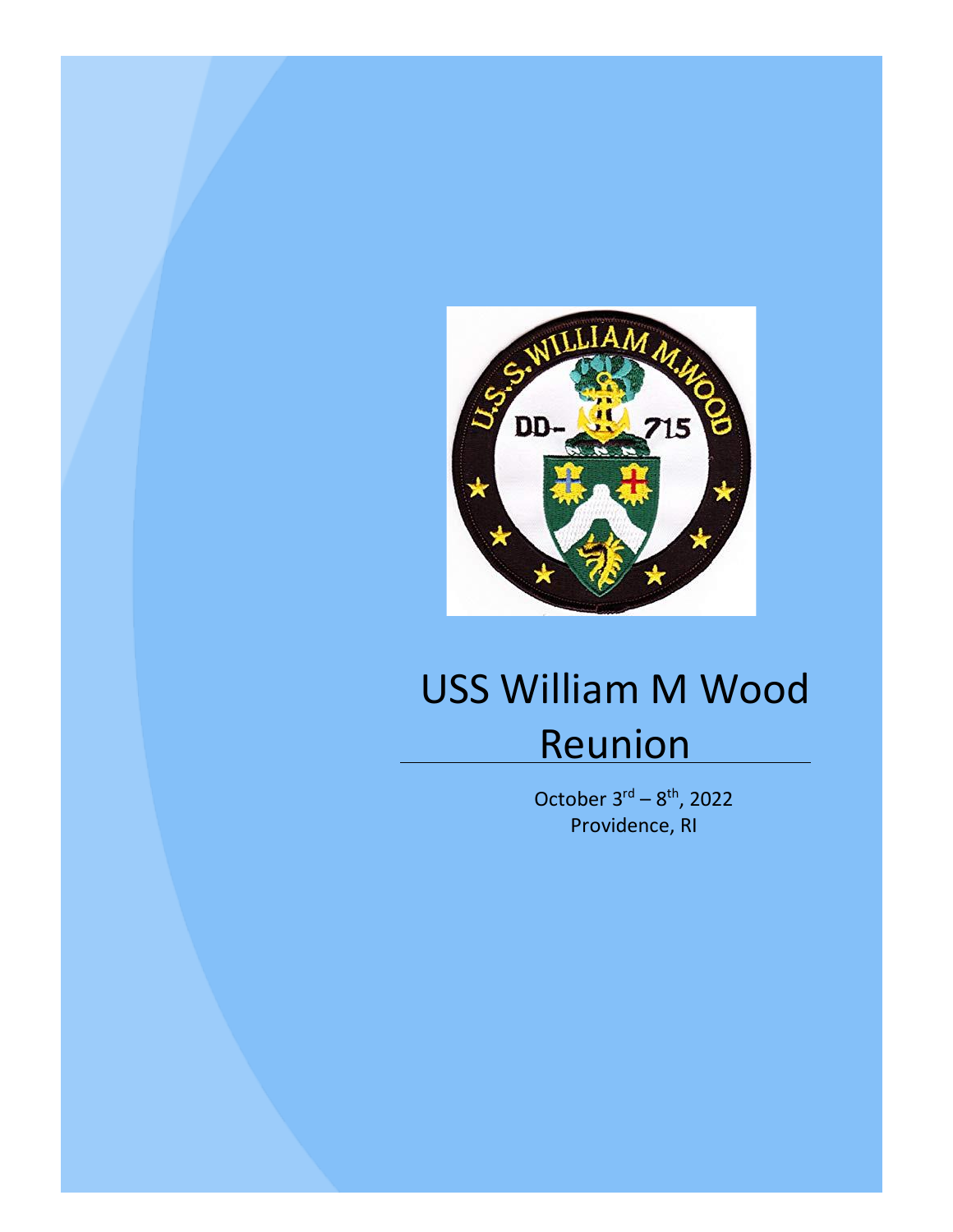



The hotel and reservation phone number: **Crowne Plaza Providence Warwick 801 Greenwich Ave Warwick, RI 02886 Phone: (401) 732-6000**

Welcome to the 2022 USS William M Wood Reunion! Join us for an exciting time in Providence, RI from October  $3^{rd} - 8^{th}$ , 2022. We know you will have a wonderful time sharing the experience with old and new friends. All rooms have Wi-Fi internet, a coffee maker, and TV. The hotel also features an indoor pool and a fitness center. For dining you can visit The Crossing Restaurant for breakfast, lunch, and dinner. Alfred's Lounge offers drinks and eats. There is also Plaza Java which serves Starbucks coffee.

Call the hotel directly at (401) 732 - 6000 to make your reservation. Tell them you are with the USS William M Wood Reunion to get the reunion rate of \$129 plus tax. Breakfast is included. Parking is complimentary. Please inform the hotel if you need a handicapped accessible room. Hotel reservations must be made by **September 3**<sup>rd</sup>, **2022** to guarantee space and rate. Reservations made after this date will be on a space available basis and the reunion rate will not be guaranteed. Rates are good for 3 days before and 3 days after the reunion. We look forward to seeing you!

**Airport Information:** The hotel offers a free shuttle to and from the Rhode Island T.F Green international Airport. There is a Pickup Zone for shuttles at the airport where the shuttle for the Crowne Plaza can be found.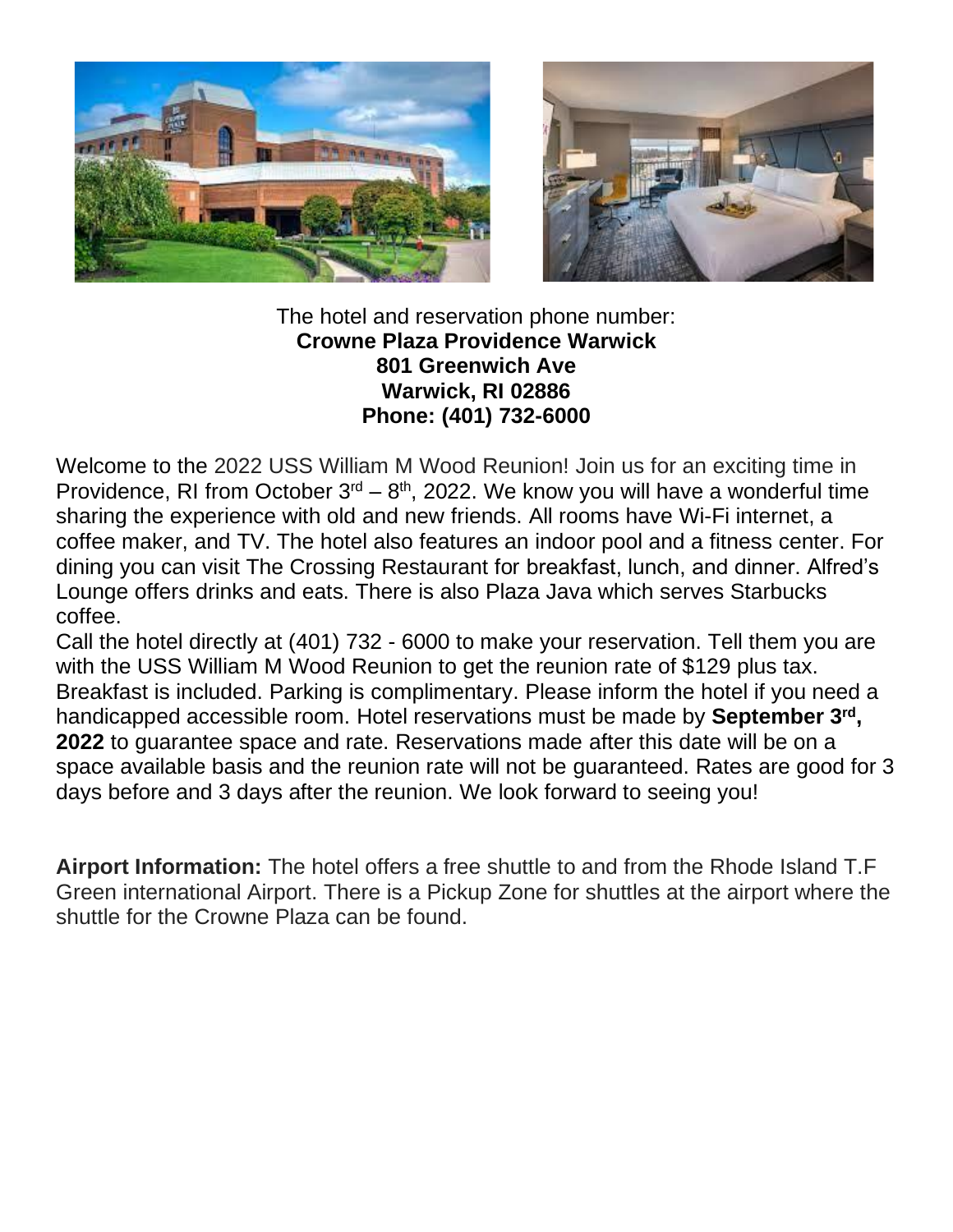**We ask for your own safety that someone accompanies you on your trip or that you ensure your family is aware of your traveling plans. Please provide us with the name and phone number of someone not attending to be contacted in case of emergency. Thank you.**

**Cancellation Refund Policy:** Complete refunds will be sent 30 days before the reunion minus \$18 of the processing fee per person. NO REFUNDS WILL BE GRANTED AFTER September 3rd, 2022.

All tours must achieve the minimum (25) number in order to complete the tour. Gratuities for the driver and guide are included. We need all attendees to understand that the date of September  $3<sup>rd</sup>$ , 2022 is the cutoff date for the hotel and A Complete Reunion primarily uses this date to assure the minimum number for tours. **IT IS NOT A DATE THAT MEANS YOU CAN NO LONGER SIGN UP FOR THE REUNION.** Please be aware that if you decide on-site that you want to take a tour, it will be based on space available on the coach.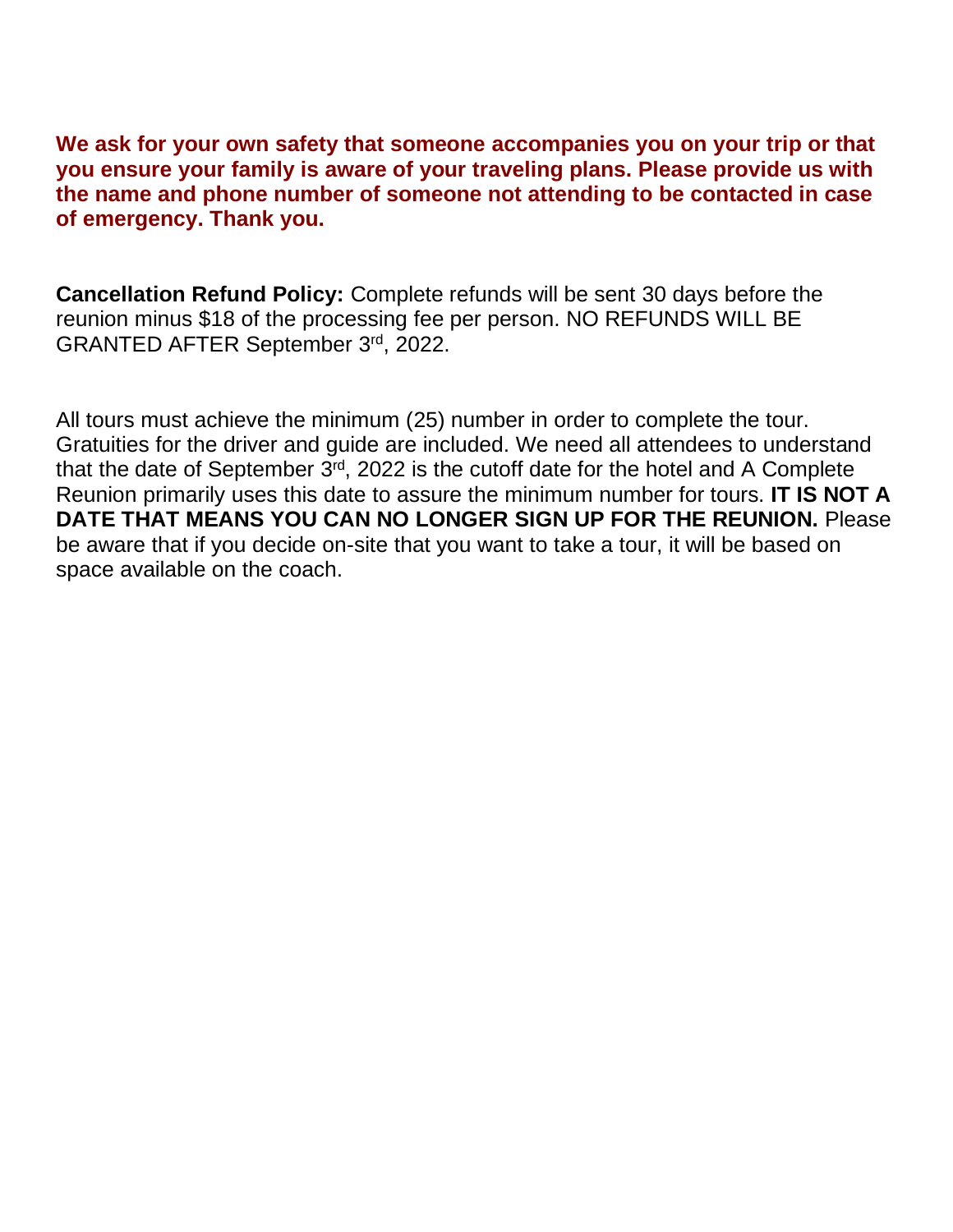# **Agenda**

**All tours include transportation, guide (when applicable) and entrance fees. Meals are included only if indicated. Tours will board approximately 15 minutes prior to the departure times listed here. Check signs available at the registration desk in case of changes.**

Monday October 3, 2022 2:00 pm – 4:00 pm **Check-in**

Tuesday October 4, 2022



3:00 pm **Hospitality Room Open**

7:30 am – 8:30 am **Breakfast in Hospitality Room**

#### 9:00 am – 3:30 pm **Tour #1 Beavertail State Park, Newport & Tiverton Four Corners \$65 (Includes transportation and lunch at Sweet Berry Farm)**

Visit Beavertail State Park and Lighthouse. Then enjoy a narrated driving tour of Point Neighborhood, Brick Market Place, America's Cup Avenue, Ocean Drive and Bellevue Ave to see some beautiful mansions owned by various celebrities. Then enjoy lunch at Sweet Berry Farm before traveling to Tiverton Four Corners, a quaint 18<sup>th</sup> century village, where there will be time for shopping and sightseeing.

## Wednesday October 5, 2022



### 7:30 am – 8:30 am **Breakfast in Hospitality Room**

#### 9:00 am – 4:30 pm **Tour #2 Boston \$75 (Includes transportation and admissions)**

Driving tour of Boston with stops for pictures in Chinatown, Boston Public Garden, Bunker Hill, Fenway Park, and Harvard University. There will also be a tour of the USS Constitution. Lunch on your own and shopping at Faneuil Hall and Quincy Markey. Visit the Boston Tea Party Ships and Museum.

#### 6:00 pm **Welcome Reception and Raffle**

Pizza will be provided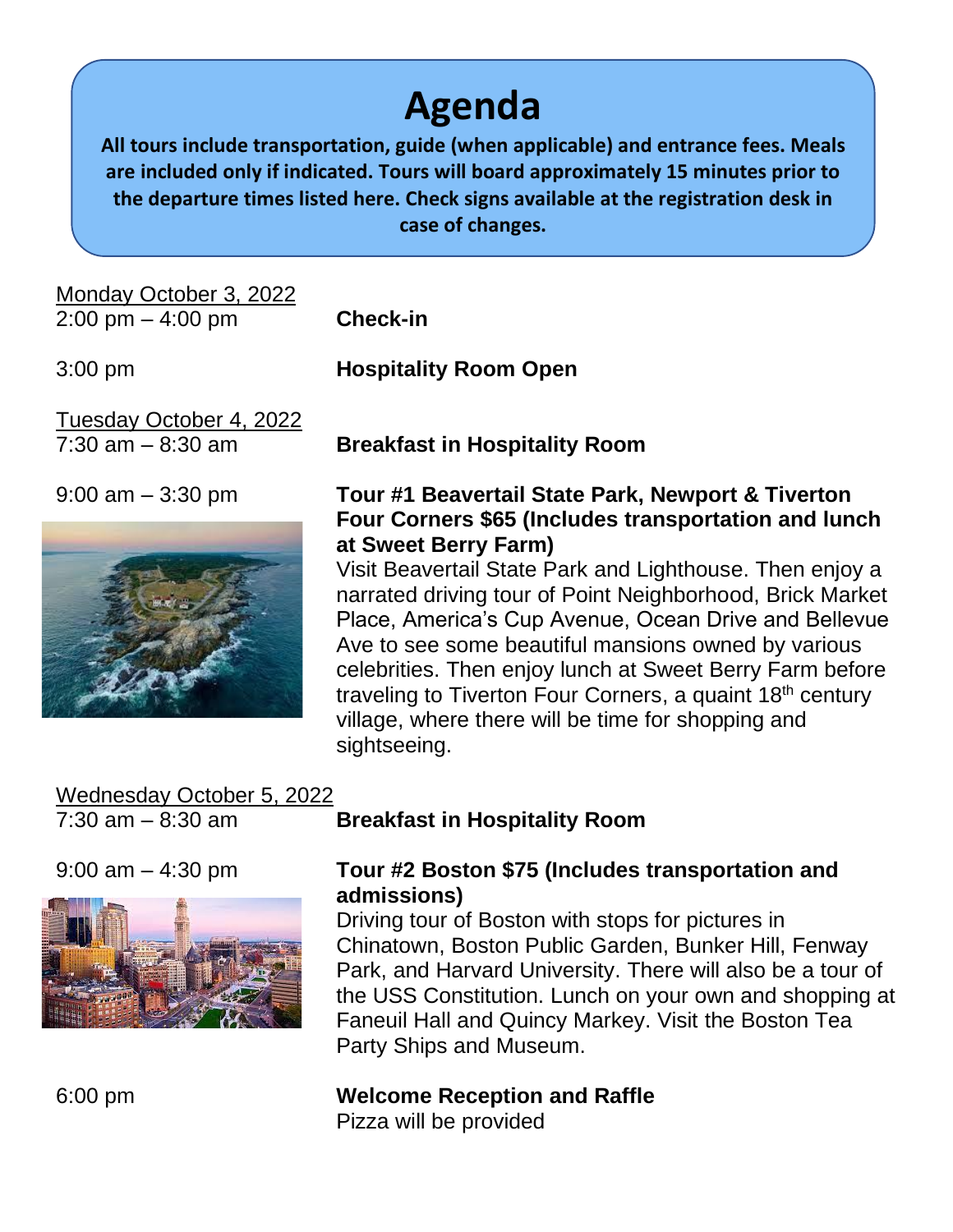Thursday October 6, 2022

7:30 am – 8:30 am **Breakfast in Hospitality Room**



Friday October 7, 2022

#### 9:15 am – 3:00 pm **Tour #3 Battleship Cove \$68 (Includes transportation, admission, and lunch buffet)**

Visit America's Fleet Museum, Battleship Cove is home to 5 US Naval ships and various aircraft. There are a few exhibits for you to explore onboard the ships as well as memorials. There will be a memorial service on the USS Joseph P Kennedy Jr. Deli Lunch Buffet will be included.

#### 7:30 am – 8:30 am **Breakfast in Hospitality Room**

#### 2:00 pm **Business Meeting**

#### 5:00 pm **Pictures**

The onsite coordinator from ACR is a professional photographer and will have an area set up for group shots – large group, small groups, couples – whatever you want. She does not charge your group or ACR anything to be onsite and manage the entire reunion. Nor does she require a minimum amount. She makes her money for this event by the pictures sold. You order whatever you want, they are printed during the week and can be picked up and taken with you as you leave. The large group shot is \$20 for an 8 X 10, others are less. (She does many of the pictures for the Air Force Academy, schools and special events in the Colorado Springs & Denver area)

#### 6:00 pm **Banquet \$44**

Choice of:

Boneless Breast of Chicken with Sage and Apple Stuffing and Merlot Sauce. Baked New England Scrod with Lemon Herb Butter.

Petit Sirloin with Roasted Shallot and Burgundy Demi-Glaze.

## Saturday October 8, 2022 7:30 am – 8:30 am **Breakfast in Hospitality Room** 11:00 am **Check Out**